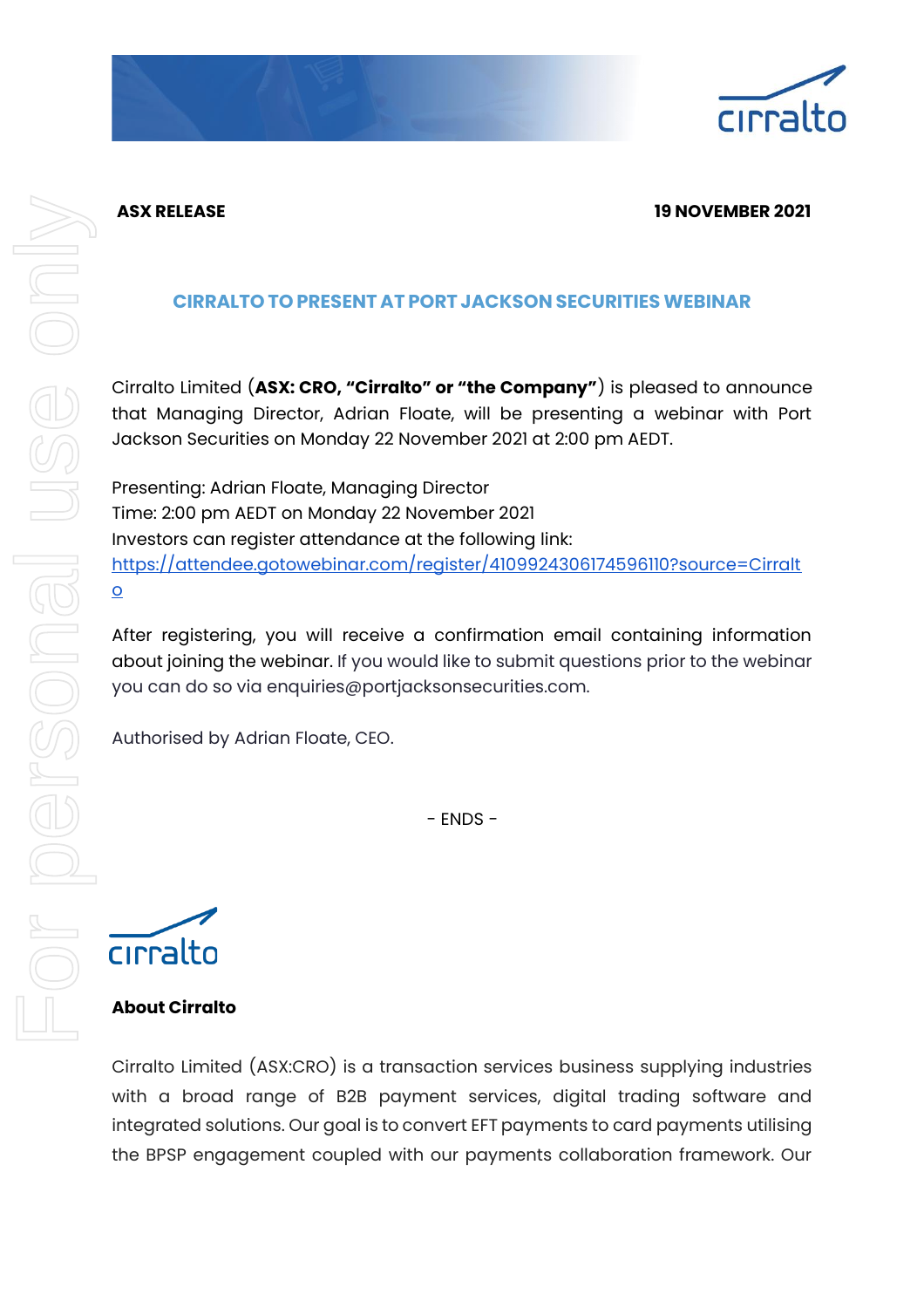competitive advantages deliver customers end-to-end e-invoicing integration, rapid ordering, digital trust and automated reconciliation.

Cirralto supplies its customers a recipe of integrated software to create a vertical market standard operating environment (SOE) that enables the effective and seamless transfer of data from multiple, disparate software systems in one standardised technology solution, such as SpendaRetail. Cirralto has licensing agreements with third party software vendors that enable it to provide integrated SOE solutions to its customers.

For investors seeking information on the Company's activities that relate to marketing, customer events and other acknowledgement of customer activities, this information will be posted to the Company's news section of the website and on social media channels with the handle #getSpenda, active on Twitter, LinkedIn, Instagram and FaceBook.

### **About Spenda**

The Spenda solution is a family of products designed to support businesses in all their day-to-day activities. Unlike other software platforms that offer part of the solution, the Spenda suite improves efficiency and productivity in every area of business and has payments and finance baked into its core functionalities.

The Spenda suite is built on a framework of strong integrations at its core. The backend powerhouse that drives Spenda is an open-auth integration platform that enables customers to sync data across their cloud app ecosystem into their accounting and ERP software.

This engine can push and pull business data such as debtors, creditors, inventory and transactions (purchase orders, invoices, credit notes etc) in real-time or based on user-driven events. With Spenda businesses can connect to their customers and their catalogues to quickly and easily share data.

The Spenda product suite includes software to support; Point of sale, Inventory management, Procurement, Service management, Debt collection, Payment services, eCommerce and Catalogue sharing.